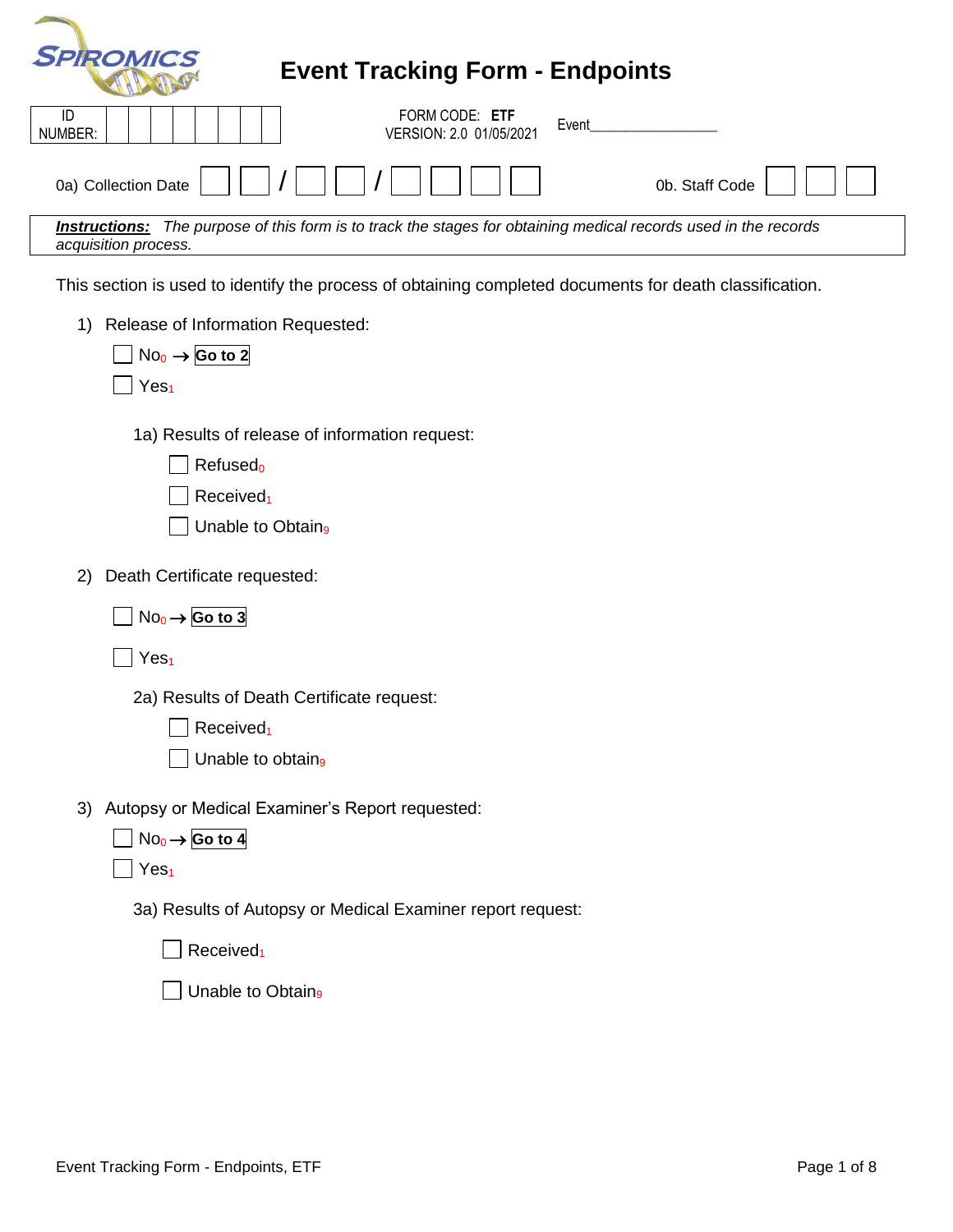| $\overline{\phantom{0}}$ |  |  |  |  |  |
|--------------------------|--|--|--|--|--|
| <b>MURADED</b>           |  |  |  |  |  |

4) Medical records (Admission History and Physical, Emergency Department Report, Discharge Summary) requested:

| $No0 \rightarrow$ Go to 10a                                                                                                 |
|-----------------------------------------------------------------------------------------------------------------------------|
| Yes <sub>1</sub>                                                                                                            |
| 4a) Results of medical records (Admission History and Physical, Emergency Department Report,<br>Discharge Summary) request: |
| Incomplete records received <sub>0</sub>                                                                                    |
| Received <sub>1</sub> $\rightarrow$ Go to 6a                                                                                |
| Unable to obtain <sub>9</sub> $\rightarrow$ Go to 10a                                                                       |
| 5) Number of attempts after initial request to get complete records:                                                        |
| Record dates for three attempts                                                                                             |
| 5a) Date of first attempt:                                                                                                  |
| 5a1) Results of first attempt to get complete records:                                                                      |
| Incomplete records receivedo                                                                                                |
| Received <sub>1</sub> $\rightarrow$ Go to 6a                                                                                |
| Unable to obtain <sub>9</sub>                                                                                               |
| 5b) Date of second attempt:                                                                                                 |
| 5b1) Results of second attempt to get complete records:                                                                     |
| Incomplete records received <sub>0</sub>                                                                                    |
| Received <sub>1</sub> → Go to 6a                                                                                            |
| Unable to obtain <sub>9</sub>                                                                                               |
| 5c) Date of third attempt:                                                                                                  |
| 5c1) Results of third attempt to get complete records:                                                                      |
| Incomplete records receivedo                                                                                                |
| Received <sub>1</sub> $\rightarrow$ Go to 6a                                                                                |
| Unable to obtain <sub>9</sub>                                                                                               |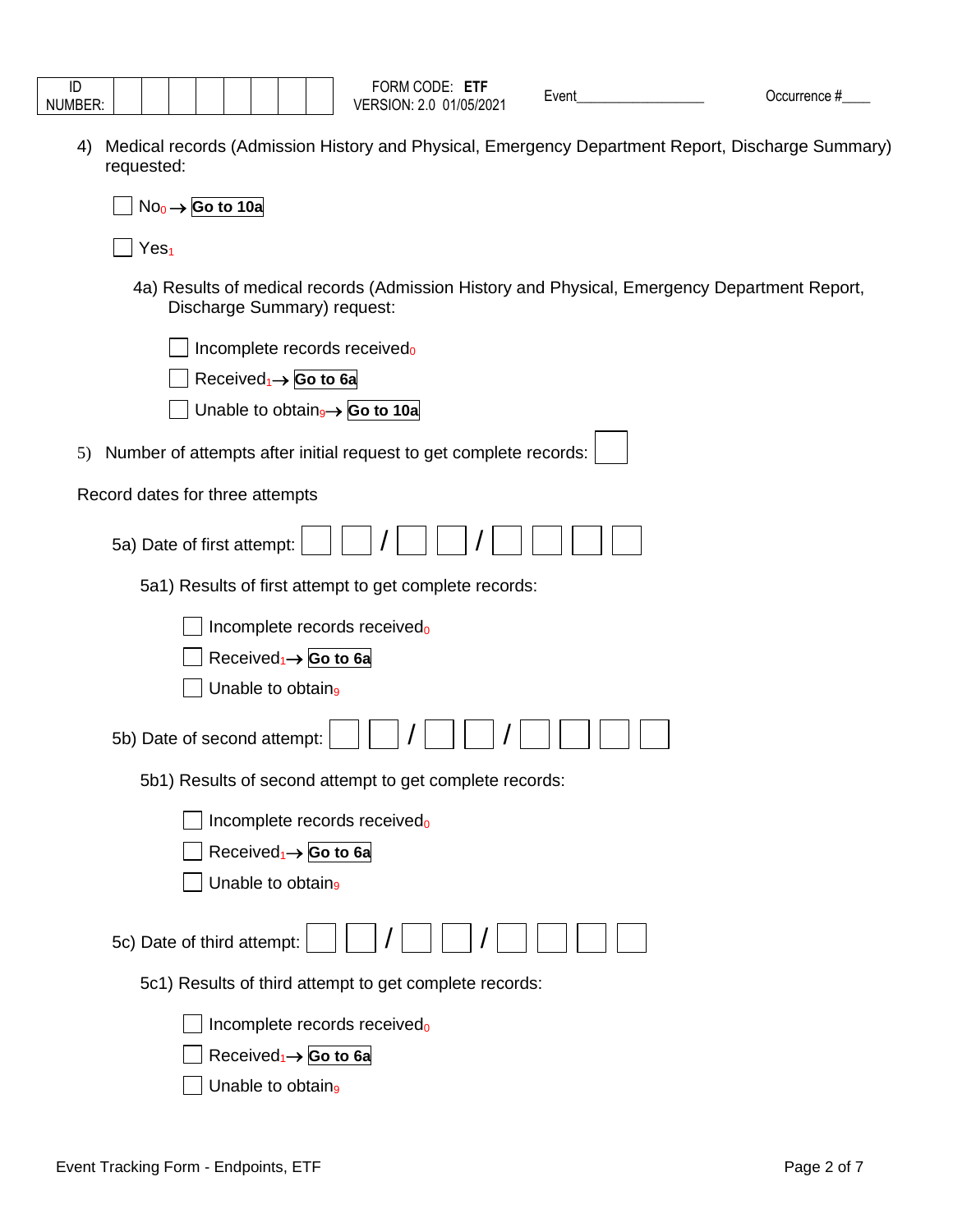| ID            |  |  |  |  | ---<br>CODE<br>$\sim$<br>۲۳.<br>'N/L | $\overline{\phantom{0}}$<br>Event | המו<br>™ence |
|---------------|--|--|--|--|--------------------------------------|-----------------------------------|--------------|
| <b>NUMBEI</b> |  |  |  |  | 1/05/2021<br>ำN⊡<br>SK.<br>. .       |                                   |              |

6) Please indicate from the list below whether any of the following ICD9 codes are listed on the Discharge Summary, Admission and Physical History, and/or Visit Summary:

6a) Were any of the following ICD9 Codes used from the list below?

$$
Mo0 → Go to 7a
$$
  
Yes<sub>1</sub>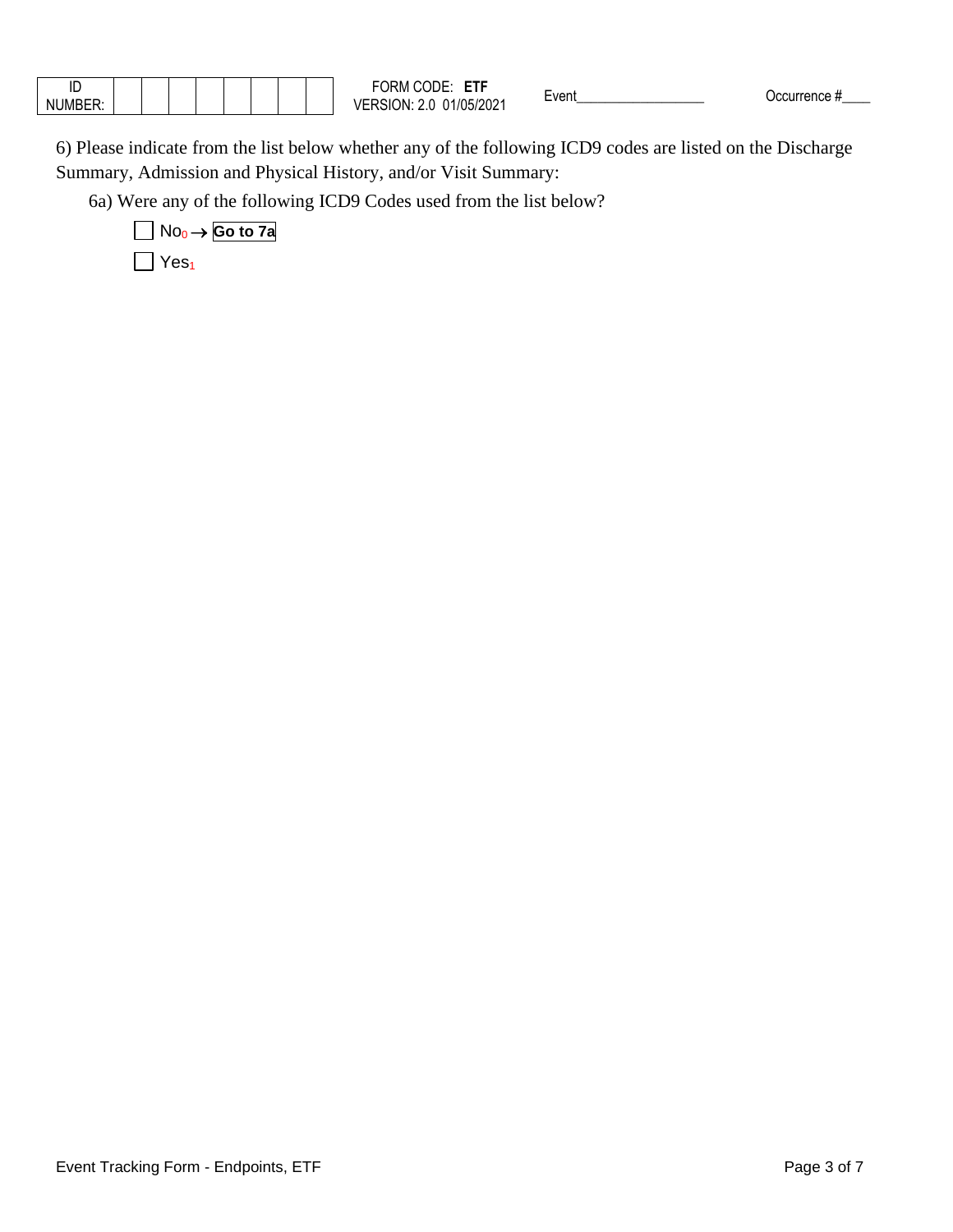| NUMBER: |  |  |  |  |
|---------|--|--|--|--|

6b) Which ICD9 codes are on the Discharge Summary, Admission and Physical History and /or Visit Summary? (Select all that apply)

| <b>Diagnoses</b>                                                                                   | ICD9  | <b>Diagnoses</b>                                                                              | ICD9  |
|----------------------------------------------------------------------------------------------------|-------|-----------------------------------------------------------------------------------------------|-------|
| Lung cancer<br>25b86b1.                                                                            | 162.X | Bronchopneumonia,<br>25b136b21.<br>organism unspecified                                       | 485.X |
| 25b106b2.<br>Lung cancer                                                                           | 163.X | $_{25b15}$ 6b22. $\Box$ Pneumonia, organism<br>unspecified                                    | 486.X |
| Diabetes<br>25b126b3.                                                                              | 249.X | $\Box$ Influenza<br>25b176b23.                                                                | 487.X |
| Diabetes<br>25b146b4.                                                                              | 250.X | Influenza due to<br>25b196b24.<br>certain identified influenza viruses                        | 488.X |
| 25b286b5.<br><b>Acute Myocardial Infarction</b>                                                    | 410.X | $\Box$ Bronchitis<br>25b216b25.                                                               | 490.X |
| Other acute and sub-acute<br>25b306b6.<br>forms of ischemic heart disease<br>Myocardial Infarction | 411.X | Chronic bronchitis<br>25b236b26.                                                              | 491.X |
| Other forms of chronic<br>25b326b7.<br>ischemic heart disease Myocardial<br>Infarction             | 414.X | $\Box$ Emphysema<br>25b256b27.                                                                | 492.X |
| Pulmonary embolus<br>25b206b8.                                                                     | 415.1 | Asthma<br>25b276b28.                                                                          | 493.X |
| Acute pulmonary heart disease<br>25b186b9.                                                         | 415.X | <b>Bronchiectasis</b><br>25b296b29.                                                           | 494.X |
| Heart Failure<br>25b66b10.                                                                         | 428.X | <b>COPD</b><br>25b316b30.                                                                     | 496.X |
| Coclusion and stenosis of<br>25b346b11.<br>pre-cerebral arteries                                   | 433.X | $\Box$ Pneumonitis due to<br>25b336b31.<br>solids and liquids                                 | 507.X |
| Occlusion of cerebral arteries<br>25b366b12.<br>Stroke or transient ischemic attack                | 434.X | $\Box$ Empyema<br>25b356b32.                                                                  | 510.X |
| $_{25b38}$ 6b13. Transient cerebral ischemia                                                       | 435.X | Pleurisy<br>25b376b33.                                                                        | 511.X |
| 25b166b14.<br>Other venous embolism and<br>thrombosis Venous thrombosis (DVT)                      | 453.X | Pneumothorax and air<br>25b396b34.<br>leak                                                    | 512.X |
| $_{25b1}6b15.$<br>Acute upper respiratory<br>infection                                             | 465.X | 25b406b35.<br>Abscess of lung and<br>mediastinum                                              | 513.X |
| $25b36b16.$ Acute bronchitis                                                                       | 466.X | 25b26b36.<br>Pulmonary congestion<br>and hypostasis (includes pulmonary<br>edema NOS chronic) | 514.X |
| Viral Pneumonia<br>25b56b17.                                                                       | 480.X | Other diseases of lung<br>25b46b37.                                                           | 518.X |
| Pneumococcal pneumonia<br>25b76b18.                                                                | 481.X | Osteoporosis<br>25b226b38.                                                                    | 733.X |
| Other bacterial pneumonia<br>25b96b19.                                                             | 482.X | Hip Fracture<br>25b246b39.                                                                    | 820.X |
| Pneumonia due to other<br>25b116b20.<br>specified organism                                         | 483.X | $\Box$ Hip Fracture<br>25b266b40.                                                             | 821.X |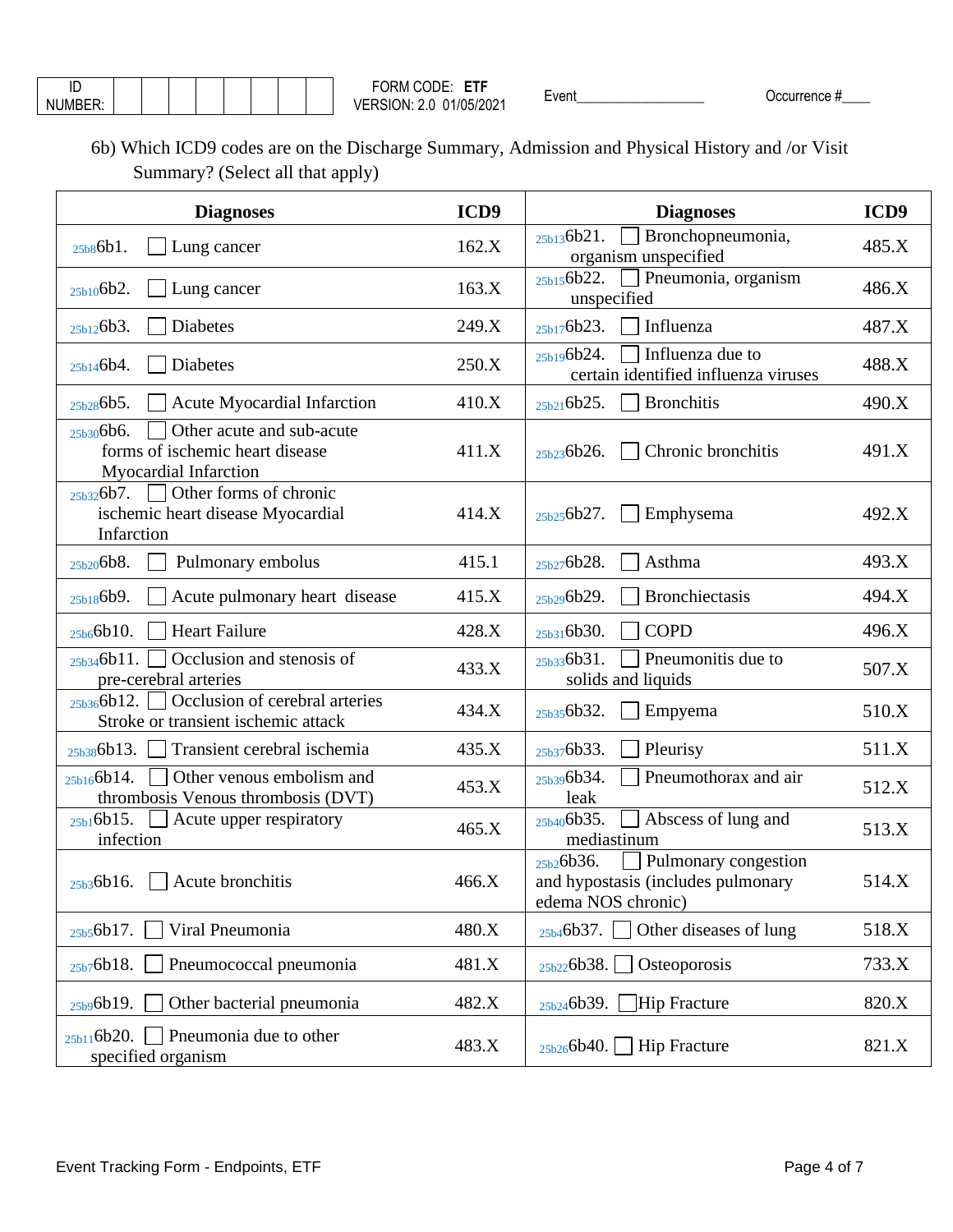| $\cdots$<br>$ \sim$<br>. . <b>.</b> |  |  |  |  |
|-------------------------------------|--|--|--|--|

7) Please indicate from the list below whether any of the following ICD10 codes are listed on the Discharge Summary, Admission and Physical History, and/or Visit Summary.

7a) Were any of the following ICD10 Codes used from the list below?

## No<sup>0</sup> → **Go to 8**

## $\Box$  Yes<sub>1</sub>

7b) Which ICD10 codes are on the Discharge Summary, Admission and Physical History and /or Visit Summary (Select all that apply)

| <b>Diagnoses</b>                                                                                          | ICD <sub>10</sub> | <b>Diagnoses</b>                                                                                                                                                     | ICD <sub>10</sub> |
|-----------------------------------------------------------------------------------------------------------|-------------------|----------------------------------------------------------------------------------------------------------------------------------------------------------------------|-------------------|
| Malignant neoplasm of<br>26b187b1.<br>trachea                                                             | C33.X             | $_{26b20}$ 7b2. Malignant neoplasm of<br>bronchus and lung                                                                                                           | C34.X             |
| 26b227b3.<br>Malignant neoplasm of<br>pleura                                                              | C38.4             | $_{26b24}$ 7b4.<br>Diabetes mellitus, Type 1                                                                                                                         | E10.X             |
| 26b267b5.<br>Diabetes mellitus, Type 2                                                                    | E11.X             | 26b587b6. Transient cerebral ischemic<br>attacks and related syndromes                                                                                               | G45.X             |
| Angina pectoris<br>26b447b7.                                                                              | I20.X             | $_{26b46}$ 7b8. ST elevation (STEMI) and<br>non-ST elevation (NSTEMI)<br>myocardial infarction                                                                       | I21.X             |
| $_{26b48}$ 7b9. Subsequent ST elevation<br>(STEMI) and non-ST elevation<br>(NSTEMI) myocardial infarction | I22.X             | $26b507b10.$ Certain current<br>complications following ST<br>elevation (STEMI) and non-ST<br>elevation (NSTEMI) myocardial<br>infarction (within the 28 day period) | I23.X             |
| $_{26b52}$ 7b11.   Other acute ischemic heart<br>diseases                                                 | I24.X             | Chronic ischemic heart<br>26b597b12.<br>disease                                                                                                                      | I25.X             |
| Pulmonary embolism<br>26b347b13.                                                                          | I26.X             | <b>Heart Failure</b><br>26b167b14.                                                                                                                                   | I50.X             |
| $_{26b54}$ 7b15. Cerebral infarction                                                                      | <b>I63</b>        | $_{26b56}$ 7b16. Stroke, not specified as<br>hemorrhage or infarction                                                                                                | <b>I64</b>        |
| $_{26b28}$ 7b17. Phlebitis and<br>thrombophlebitis                                                        | I80.X             | $_{26b30}$ 7b18. Portal vein thrombosis                                                                                                                              | I81.X             |
| $_{26b32}$ 7b19. Other venous embolism and<br>thrombosis                                                  | <b>I82.X</b>      | $_{26b1}$ 7b20. $\Box$ Acute upper respiratory<br>infections of multiple and unspecified<br>sites                                                                    | J06.X             |
| $_{26b3}$ 7b21.   Influenza due to identified<br>novel influenza A virus                                  | J09.X             | $_{26b5}$ 7b22. Influenza due to other<br>identified influenza virus                                                                                                 | J10.X             |
| $_{26b7}$ 7b23. Influenza, due to<br>unidentified influenza virus                                         | J11.X             | $_{26b9}$ 7b24.   Viral pneumonia, not<br>elsewhere classified                                                                                                       | J12.X             |
| Event Tracking Form - Endpoints, ETF                                                                      |                   |                                                                                                                                                                      | Page 5 of 7       |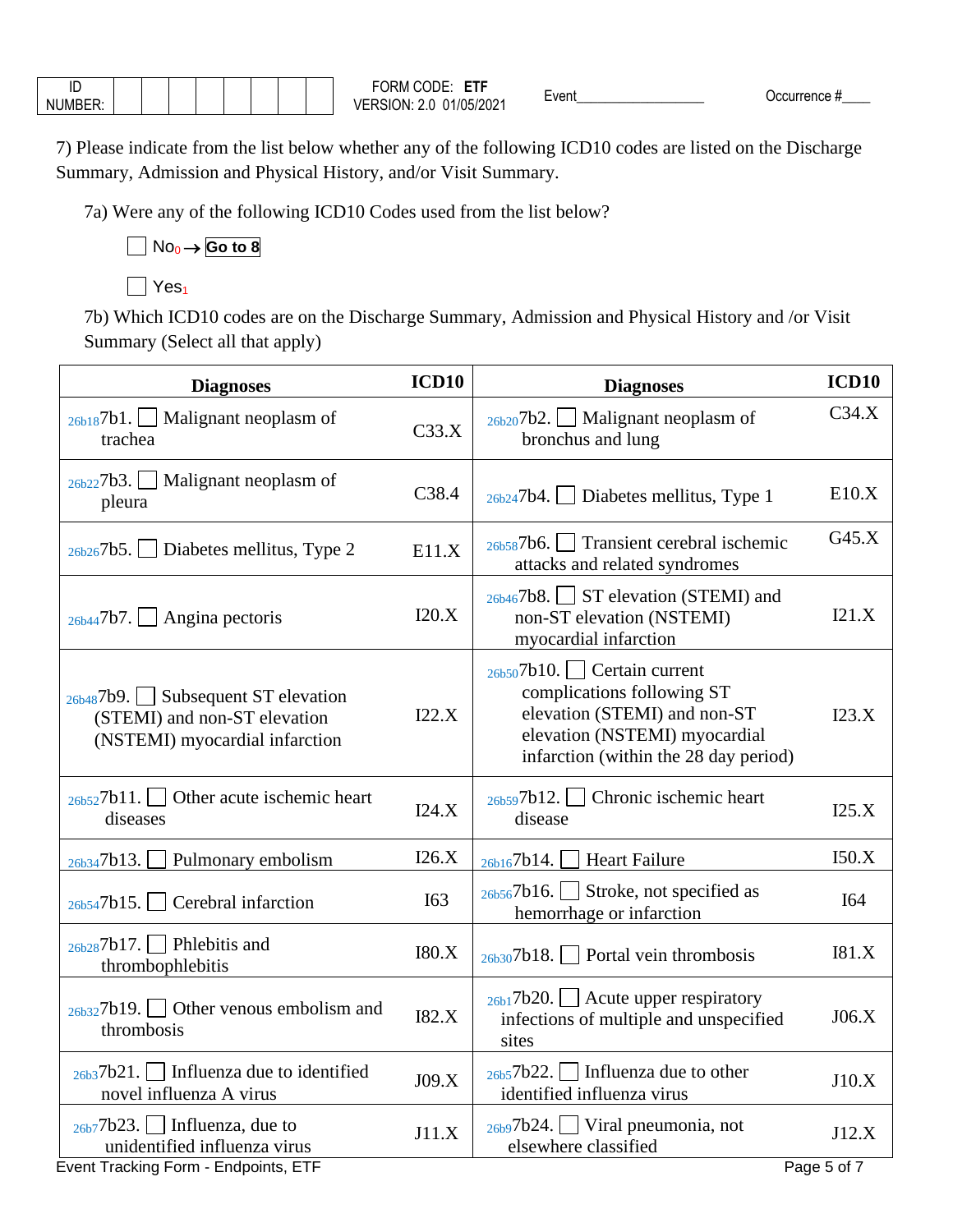| ID<br>NUMBER:                                                                                                                             | FORM CODE: ETF<br>VERSION: 2.0 01/05/2021 | Occurrence #<br>Event                                                                                        |       |
|-------------------------------------------------------------------------------------------------------------------------------------------|-------------------------------------------|--------------------------------------------------------------------------------------------------------------|-------|
| $_{26b11}$ 7b25. Pneumonia due to<br>Streptococcus pneumonia                                                                              | J13.X                                     | $26b137b26.$   Pneumonia due to<br>Haemophilus influenzae                                                    | J14.X |
| $_{26b15}$ 7b27. Sacterial pneumonia, not<br>elsewhere classified                                                                         | J15.X                                     | $_{26b17}$ 7b28.   Pneumonia due to other<br>infectious organisms, not elsewhere<br>classified               | J16.X |
| $_{26b19}$ 7b29.   Pneumonia in diseases<br>classified elsewhere                                                                          | J17.X                                     | $_{26b21}$ 7b30.   Pneumonia, unspecified<br>organism                                                        | J18.X |
| $_{26b23}$ 7b31. Acute bronchitis                                                                                                         | J20.X                                     | $\Box$ Acute bronchiolitis<br>$_{26b25}$ 7b32.                                                               | J21.X |
| $_{26b27}$ 7b33. Unspecified acute lower<br>respiratory infection                                                                         | J22.X                                     | $_{26b29}$ 7b34. Sronchitis, not specified as<br>acute or chronic                                            | J40.X |
| $_{26b31}$ 7b35. Simple and mucopurulent<br>chronic bronchitis                                                                            | J41.X                                     | $_{26b33}$ 7b36. Unspecified chronic<br>bronchitis                                                           | J42.X |
| 26b357b37.<br>Emphysema                                                                                                                   | J43.X                                     | $_{26b37}$ 7b38. Other chronic obstructive<br>pulmonary disease                                              | J44.X |
| $_{26b39}$ 7b39. Asthma                                                                                                                   | J45.X                                     | $_{26b41}$ 7b40. Status asthmaticus (acute<br>severe asthma)                                                 | J46.X |
| Bronchiectasis<br>26b437b41.                                                                                                              | J47.X                                     | $_{26b45}$ 7b42. $\Box$ Respiratory conditions due<br>to inhalation of chemicals, gases,<br>fumes and vapors | J68.X |
| $_{26b47}$ 7b43. Pneumonitis due to solids<br>and liquids                                                                                 | J69.X                                     | $_{26b49}$ 7b44. Respiratory conditions due<br>to other external agents                                      | J70.X |
| $_{26b55}$ 7b45. $\Box$ Abscess of lung and<br>mediastinum                                                                                | J85.X                                     | $_{26b57}$ 7b46. Pyothorax                                                                                   | J86.X |
| $_{26b2}$ 7b47.   Pleural effusion, not<br>elsewhere classified                                                                           | J90.X                                     | $_{26b4}$ 7b48. Pleural effusion in<br>conditions classified elsewhere                                       | J91.X |
| 26b67b49.<br>Pneumothorax and air leak                                                                                                    | J93.X                                     | 26b87b50.<br>Other pleural conditions                                                                        | J94.X |
| $_{26b10}$ 7b51. Intraoperative and post-<br>procedural complications and<br>disorders of respiratory system, not<br>elsewhere classified | J95.X                                     | $_{26b12}$ 7b52. $\Box$ Respiratory failure, not<br>elsewhere classified                                     | J96.X |
| Other respiratory disorders<br>26b147b53.                                                                                                 | J98.X                                     | Osteoporosis with current<br>26b367b54.<br>pathological fracture                                             | M80.X |
| $_{26b38}$ 7b55. $\Box$ Osteoporosis without<br>current pathological fracture                                                             | M81.X                                     | $_{26b40}$ 7b56. $\Box$ Osteoporosis in diseases<br>classified elsewhere                                     | M82.X |
| Fracture of femur<br>26b427b57.                                                                                                           | S72.X                                     | COVID-19, virus identified<br>7b58.                                                                          | U07.1 |
| 7b59. $\Box$ COVID-19, virus not<br>identified                                                                                            | U07.2                                     |                                                                                                              |       |